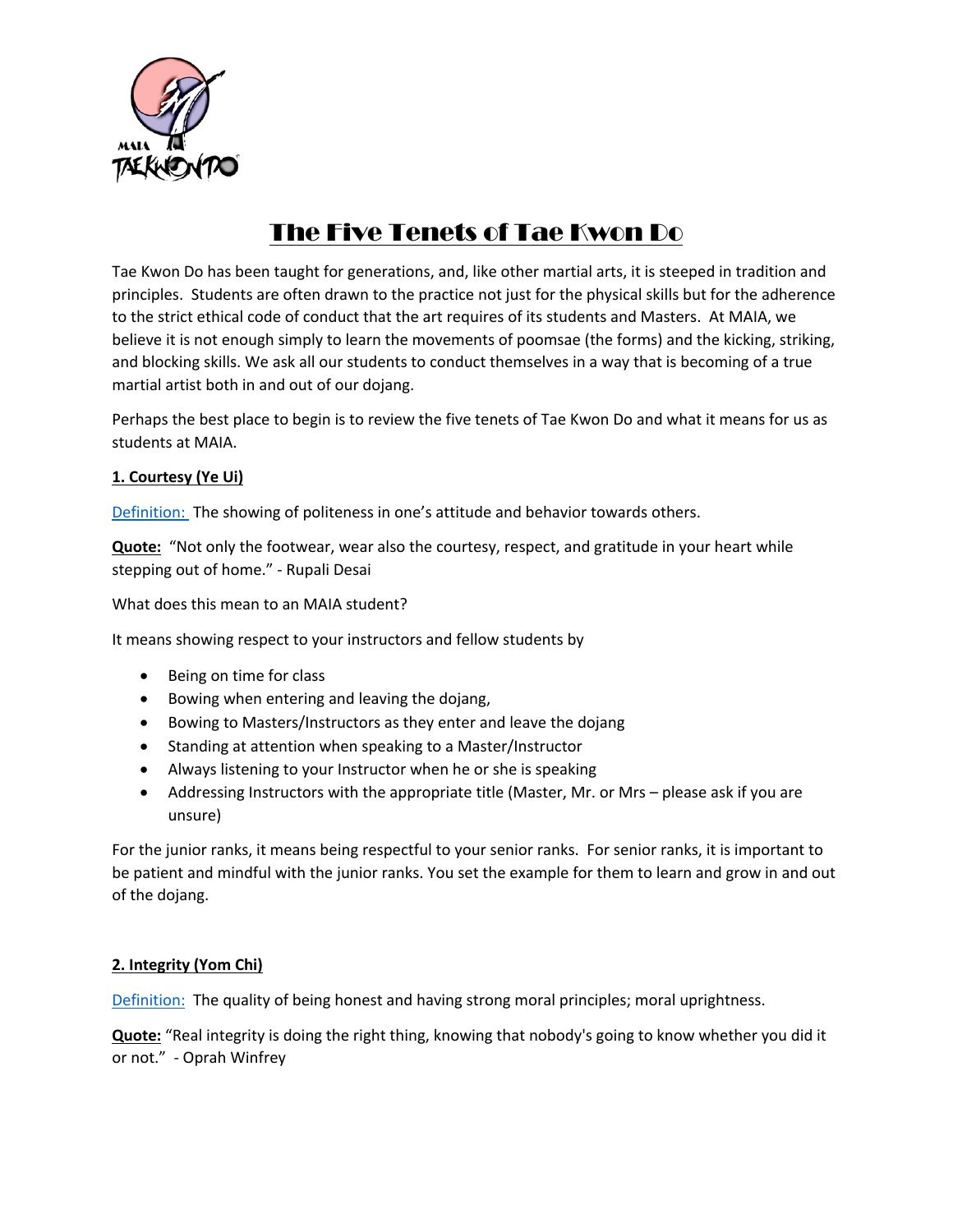

What does this mean to an MAIA student?

The best way to think of integrity is to always do the right thing. In class, if you say you will do 30 situps, do the 30 sit-ups; don't do 28 but say you did all 30. It is important that if you commit to something, you see it through. Always be honest with yourself and others and recognize that *dishonesty is never* rewarded.

### **3. Perseverance (In Nae)**

Definition: Persistence in doing something despite difficulty or delay in achieving success.

**Quote:** "Patience and perseverance have a magical effect before which difficulties disappear and obstacles vanish." - John Quincy Adams

What does this mean to an MAIA student?

To persevere means you are willing to push yourself when you feel like quitting. Pushing yourself to practice when no one else is watching. Doing the additional work to achieve your goals. This tenet can be applied to any goal a student would like to reach both inside and outside the dojang.

### **4. Self-Control (Guk Gi)**

Definition: The ability to control oneself, in particular one's emotions and desires, especially in difficult situations.

**Quote:** "The best fighter is never angry." - Lao Tzu

What does this mean to an MAIA student?

Controlling our emotions is a skill – one that can be honed with practice and determination. Self-control is extremely important whether sparring in class or in your personal life. A loss of self-control in class can cause great harm to a fellow student during kicking drills or sparring. Senior students should learn to control their ego and not feel the need to dominate less experienced students.

### **5. Indomitable Spirit (Baekjool Boolgool)**

Definition: a spirit that cannot be subdued or overcome, as person's will or courage; unconquerable: an indomitable warrior.